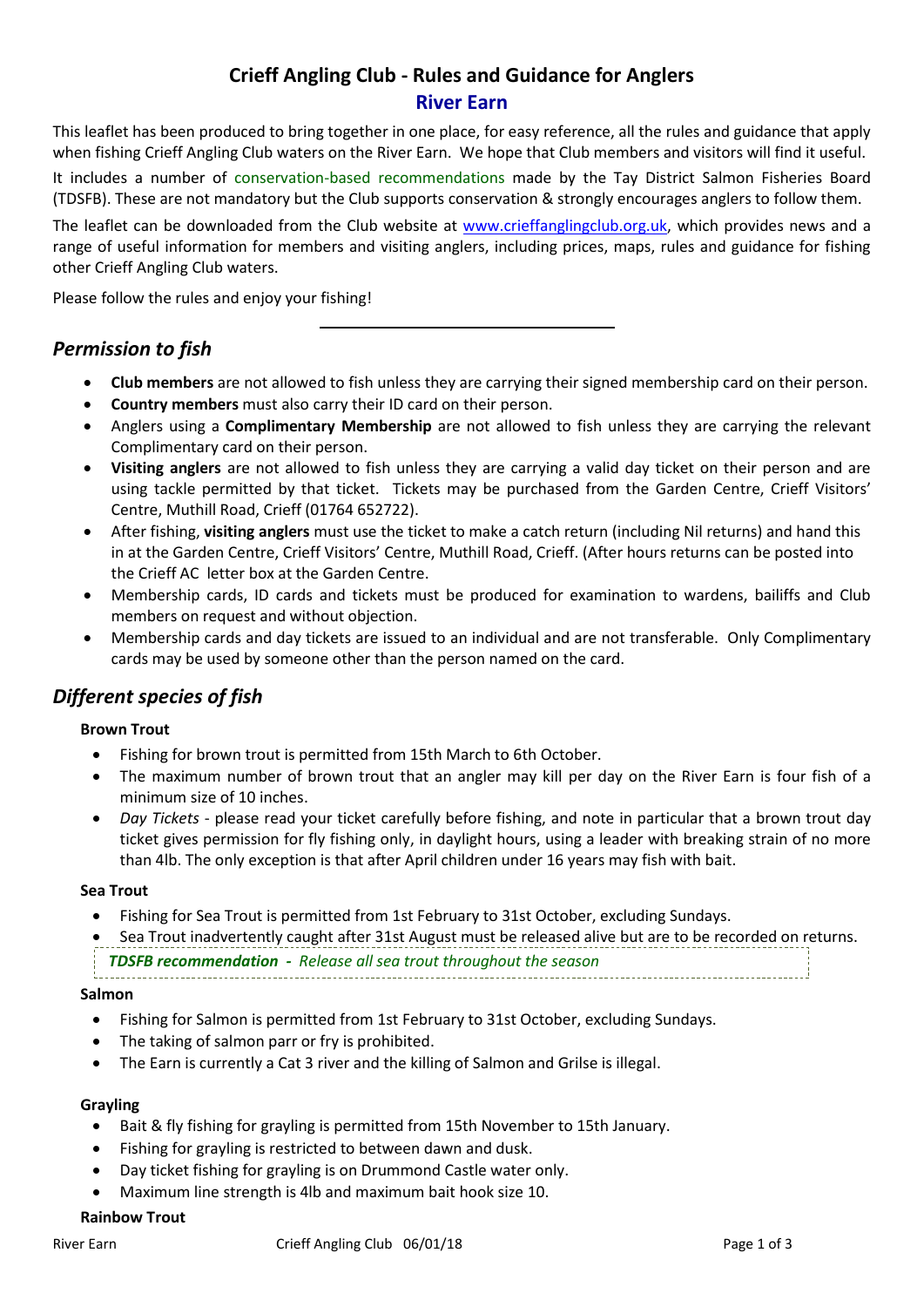• Any rainbow trout caught should be killed (irrespective of size) to protect native fish stocks.

#### **Eels**

• Fishing for eels is illegal and any eels caught inadvertently must be returned to the water alive.

## *Fishing tackle and methods*

- Fishing is to be with single rod and line on Club waters only.
- The use of set lines, rod rests, lead core lines, live bait, diving minnows, prawns, shrimps and any other illegal baits & methods is prohibited.
- Floats are only allowed when grayling fishing between 15th Nov and 15th Jan.
- Only one hook is allowed per lure. Multi-hook lures may not be used.
- Fishing with bait is allowed from 1st May, by single hook only, maximum size 1.
- *TDSFB recommendations*
	- o *Do not fish with worms before 1st June or after 31st August*
- o *If worm fishing, use either Circle hooks or Shelton release hooks.*
- Continuous fishing for more than 3 casts from the same position is not allowed. All fishing methods should be on the basis of two or three casts followed by a movement of two or three paces.
- A new arrival must not start to fish directly in front of a person already fishing without their permission, regardless of the bank.
- Day tickets for salmon & sea trout allow fishing from 00.01 hrs to 24.00 hrs (midnight). On request until the end of August, a sea trout-only ticket is available which allows fishing through the night.
- During September and October, all fishing is restricted to between one hour before sunrise and one hour after sunset.
- Grayling anglers from 15th Nov to 15th Jan must not wade or cross the river.
- Tackle that has been used outside the UK must be disinfected before use on Club waters to prevent the spread of the disease *Gyrodactylus salaris*.

## *Access and parking*

- Vehicles must be parked with consideration, in marked areas only, and not driven onto Estate land.
- Anglers should not make private arrangements for parking with farmers or landowners.

### *Conduct*

- Anglers are prohibited from taking with them any dog, ferret, gun or instrument for killing game.
- Damage must not be caused to fences, trees or any other property.
- Fires are not allowed. All litter and rubbish must be taken away.
- All anglers should beware overhead power lines.
- Members are responsible for the conduct of their guests.
- Members bind themselves to report anyone breaking Club rules.

### *Sanctions*

- Anglers found breaking Club rules may be required to stop fishing and leave the water immediately.
- Breaking Club rules may lead to forfeiture of day ticket, loss of membership and/or a ban from Club waters.
- Activity which is illegal may lead to confiscation of tackle & prosecution.
- SANA policy for the protection of children and vulnerable groups applies.
- Members failing to make a return of fish caught, including nil return, by 10<sup>th</sup> November, cease to be members.